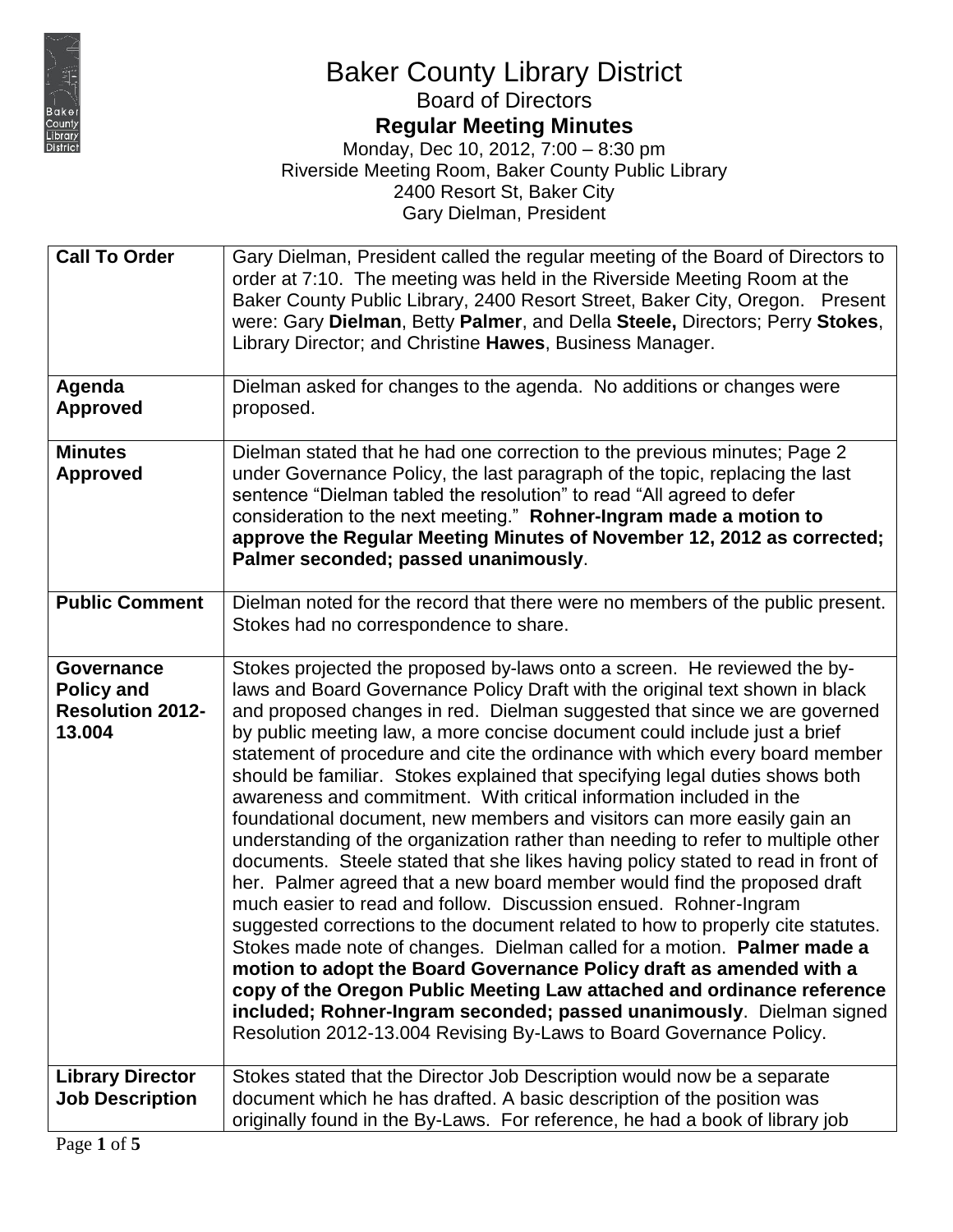

### Baker County Library District Board of Directors

**Regular Meeting Minutes**

|                                          | descriptions, and a copy of the 1985 Library Director job description updated in<br>1992 and a copy of the 2007 Director job posting. Dielman said he read<br>through the entire job description and also stated he liked the selection<br>guidelines. Rohner-Ingram agreed that she liked it as written. With no further<br>discussion, Rohner-Ingram made a motion to approve the Job Description<br>for the Library Director as written; Steele seconded; passed unanimously                                                                                                                                                                                                                                                                                                                                                                    |
|------------------------------------------|----------------------------------------------------------------------------------------------------------------------------------------------------------------------------------------------------------------------------------------------------------------------------------------------------------------------------------------------------------------------------------------------------------------------------------------------------------------------------------------------------------------------------------------------------------------------------------------------------------------------------------------------------------------------------------------------------------------------------------------------------------------------------------------------------------------------------------------------------|
| <b>OLA Passport</b><br>Program           | Stokes told the board that the SAGE Council approved the Passport Program<br>for the region. Stokes said he would like to try it. He suggested monitoring use<br>to see if any problems arise. The OLA committee plans to review the program<br>after a 3-year trial period. Stokes likes the idea of getting a different card to<br>use for this so patrons are easy to identify. Sage will be creating a separate<br>patron profile in our database to help differentiate such accounts. Palmer<br>made a motion to authorize the Baker County Library District to<br>participate in the OLA Passport Program; Rohner-Ingram seconded;<br>passed unanimously.                                                                                                                                                                                    |
| <b>OTEC Easement</b><br><b>Request</b>   | Stokes presented the OTEC easement proposal documents. The proposed<br>easement may be in preparation for the underground utility project on Resort<br>Street. A transformer unit would be placed at the edge of the parking area in a<br>landscape strip at the northwest corner of the building. The map and<br>illustration were reviewed.  A lengthy discussion continued about concerns<br>including exact location of the unit and whether or not the easement would<br>grant OTEC the right to cut down and/or trim trees on Library property. The<br>board directed Stokes to invite someone from OTEC to come to the next<br>meeting to define what the easement entails and answer questions. Stokes<br>will contact OTEC.                                                                                                               |
| <b>Administrative</b><br><b>Reports:</b> | Stokes gave the following administrative reports:                                                                                                                                                                                                                                                                                                                                                                                                                                                                                                                                                                                                                                                                                                                                                                                                  |
| Director's Report                        | Artist Contract - A notification of the expired Artist Contract and re-payment<br>due was sent to Phillip Charette via USPS certified mail on 11/29/2012.<br>Payment of \$2,500 or a request for a payment schedule was stipulated as due<br>by January 31, 2013. The confirmation receipt form was returned with<br>Charette's signature dated 12/03/2012.<br>Winter Book Sale - The Friends' book sale opened to the public on<br>Saturday, December 1. The Friends' volunteers helped set up the sale and<br>staff the sales desk the first weekend. The rest of the time, purchases were<br>brought to the library front desk. Total sales numbers were not available.<br>Stokes felt the book sale was slow this year but staff thought it went well. One<br>of the side benefits of the sale is organization of donations and reducing stock |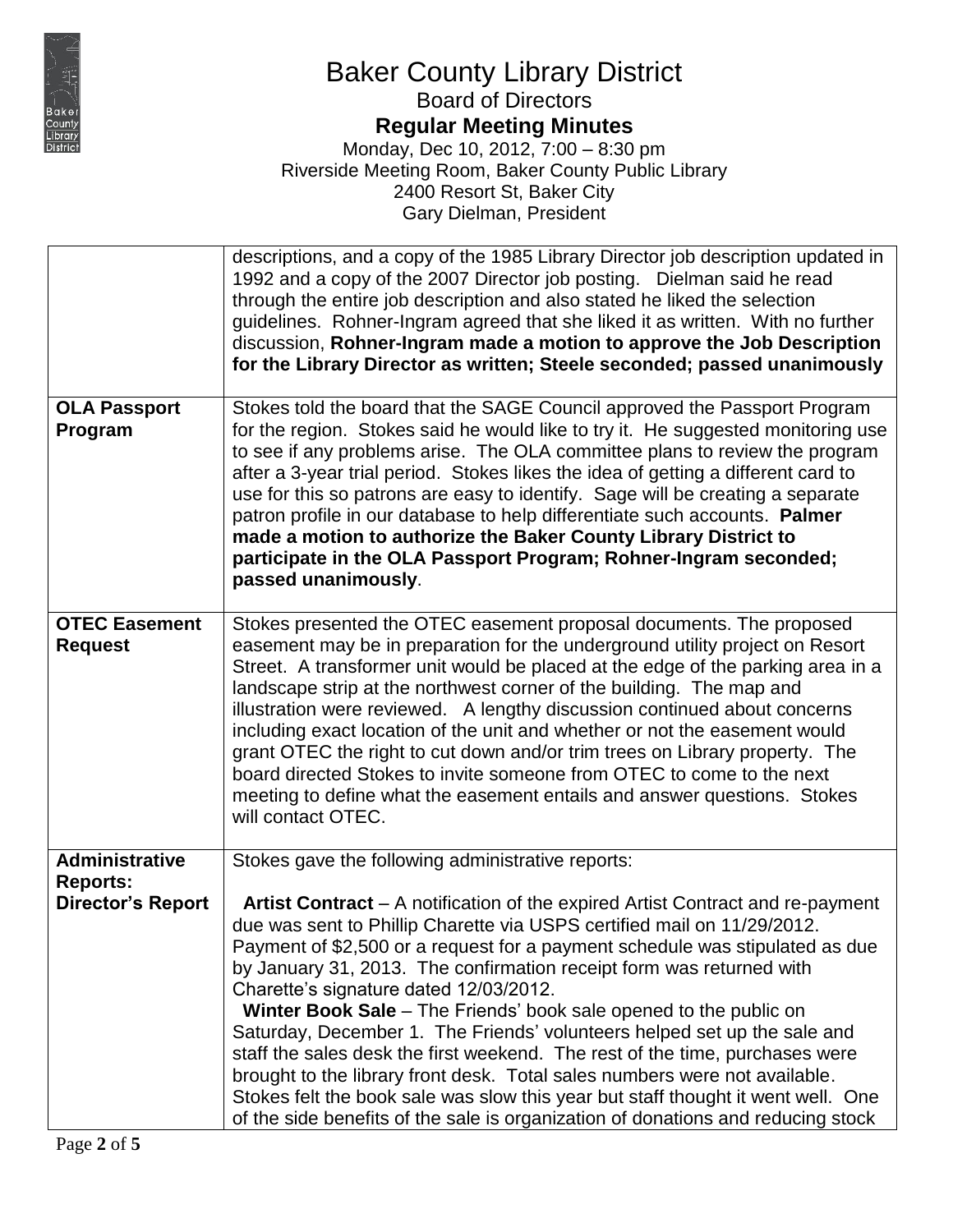

#### Baker County Library District Board of Directors

**Regular Meeting Minutes**

Monday, Dec 10, 2012, 7:00 – 8:30 pm Riverside Meeting Room, Baker County Public Library 2400 Resort St, Baker City Gary Dielman, President

so the Miners' Jubilee Sale is more manageable.

 **Personnel** – Haines Branch staff, Heidi Hull, has announced her retirement effective December 31. The position will be filled internally. The Bookmobile was in the Twilight Parade on December 1. It was decorated by the Friends and driven by bookmobile driver, Steve Kunze. On the subject of Steve, while off-duty he slipped and fell crossing an icy road and was seriously injured. He will be off work for several months for recuperation. Bookmobile Driver Reb Wilson will be covering Steve's routes and training Branch staff Jerry Darbyshire for the duties as well.

 **ALA MidWinter Conference** – the conference will be held in Seattle, January 25-29. Stokes is considering attending. There will be a huge vendor hall. One vendor of particular interest is Envisionware. The vendor advertises a comprehensive RFID security tag system and public computer management software. RFID is a goal to be able to leave DVDs in the cases on the shelves rather than having to file them behind the counter.

 **Programs & Events** – A Hobbit Party is planned for Friday. The celebration coincides with the release of the movie. Stokes asked the board to be sure to stop in the Children's area and see the amazing Smaug the Dragon hanging in the entrance to the Children's collection. It was designed byYouth Services staff Melissa Shafer and crafted during library Story Time events. The kids have been doing Hobbitats, which are also on display. Stokes said Melissa is to be commended for doing such fantastic work with the children.

 Melissa, Courtney, Jim and Perry all plan to dress in Tolkien inspired costumes for the event. Mayor Dorrah and friends will be playing live music at 2:00pm. Movie tickets are being given away as prizes thanks to the support of the Friends of the Library and Eltrym Theatre.

 **Meeting Room Scheduling** – Stokes reported receiving a complaint about schedule procedures recently. There has been some confusion involving a large group with a regularly scheduled class that has squeezed out groups that had a prior reservation of the room. Stokes said better communication and confirmation is needed with regards to groups with recurring events. He is looking at software solutions that may be available.

 **Sage Library System** – The Sage governance committee is looking at becoming a separate non-profit entity. It currently is functional department of the EOU library. Sage is revising the Memorandum of Understanding that is signed by each member institution when it joins the consortium. That MOU was last revised in 2004.

**Leo Adler Grant Award -- Stokes announced that the Leo Adler Grant** awarded the Library \$15,000 for the teen room improvement project. He had originally asked for \$27,000 which included a media package for the meeting rooms. The goals to update the teen room include making computer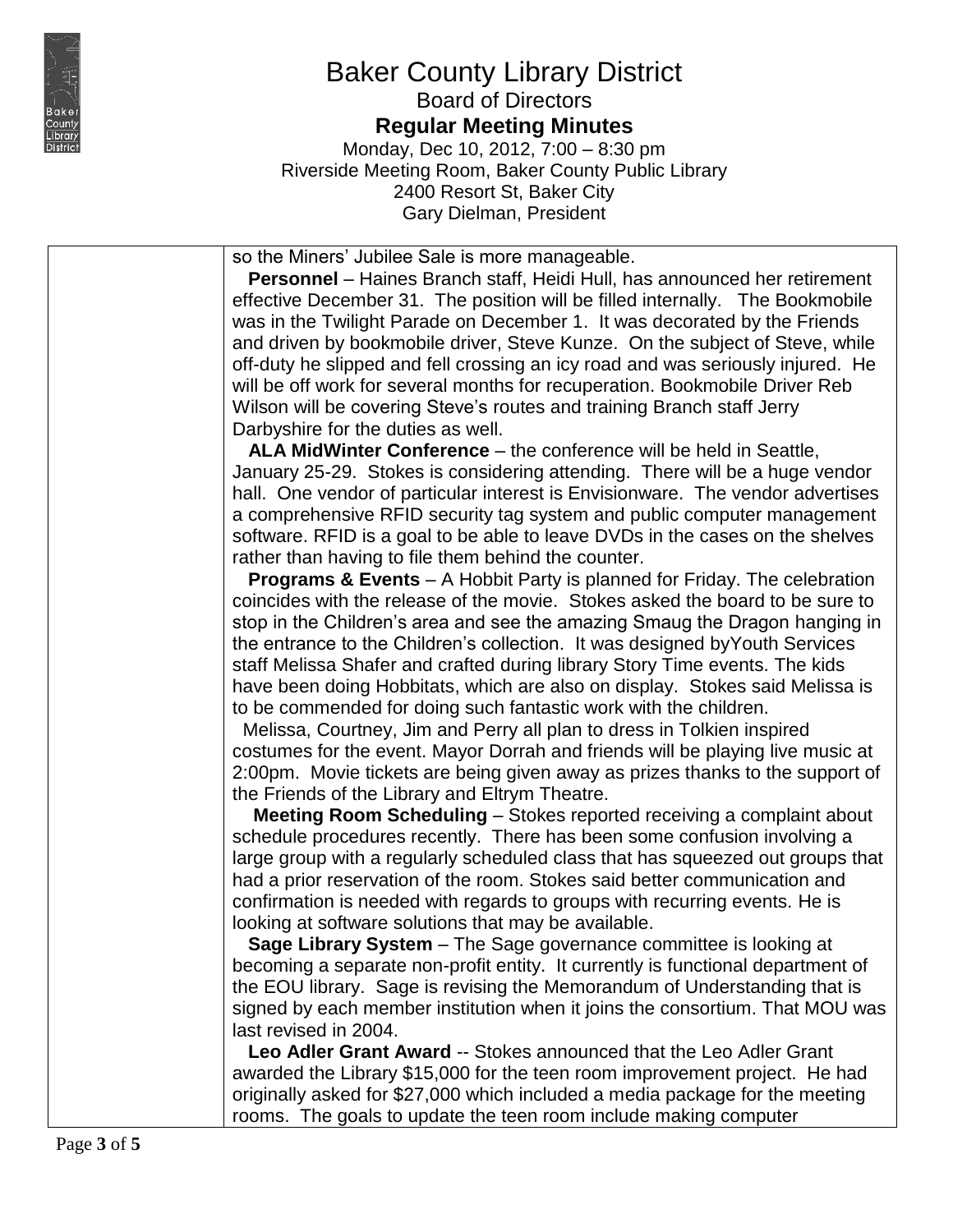

# Baker County Library District

Board of Directors

### **Regular Meeting Minutes**

|                                            | workspace more efficient, adding shelving for YA materials, installing new<br>carpeting, and crafting a new entry that will mitigate conversation noise from<br>the room.<br>Stokes asked the directors for feedback on the new agenda and annotated<br>detail. None had any suggestions.                                                                                                                                                                                                                                                                                                                                                                                                                                                                                                                                                                                                                                                                                                                                                                                                                                                                                                |
|--------------------------------------------|------------------------------------------------------------------------------------------------------------------------------------------------------------------------------------------------------------------------------------------------------------------------------------------------------------------------------------------------------------------------------------------------------------------------------------------------------------------------------------------------------------------------------------------------------------------------------------------------------------------------------------------------------------------------------------------------------------------------------------------------------------------------------------------------------------------------------------------------------------------------------------------------------------------------------------------------------------------------------------------------------------------------------------------------------------------------------------------------------------------------------------------------------------------------------------------|
| <b>Business</b><br><b>Manager's Report</b> | Hawes passed out check packets for signatures and reviewed the financial<br>report passed out with the check packets.                                                                                                                                                                                                                                                                                                                                                                                                                                                                                                                                                                                                                                                                                                                                                                                                                                                                                                                                                                                                                                                                    |
|                                            | Starting with an update on the November tax turnovers, the District received<br>four tax turnovers totaling \$682,475 or 79% of the budgeted revenues.<br>Similarly, last year at this time we had received \$683,474, 80% of the budget.<br>At the time of the November meeting, we knew about two of the tax turnovers<br>and that the US Bank Tax Anticipation Note had been paid in full. The Inter-<br>fund loans have been paid back to the Other Funds totaling \$50,500.<br>Noteworthy checks include Ingram \$5,053 book orders; Visa \$4,488 most of<br>which was DVD/movie orders (\$1,289.30), building fluorescent lights (\$991.91),<br>adult book carts & baskets (\$560) sponsored by the Friends; Pine Eagle<br>Education District reimbursement \$2,800 for Richland library improvements<br>(discussed below); Hobbit programs included teen part \$138.78 and kids<br>project & dragon \$199.91 to-date; Ed Staub \$983.15 heating fuel for Haines<br>and Halfway branches. The current cash balance is \$477,435 after paying<br>tonight's bills totaling \$19,874 and repaying the loan.<br>Palmer asked about the check for \$2,800 for work done at the Richland |
|                                            | Branch by Mr. Poppalardo; the invoice attached had no detail. Stokes will<br>contact the Education District for proper reimbursement and request detail for<br>the work.                                                                                                                                                                                                                                                                                                                                                                                                                                                                                                                                                                                                                                                                                                                                                                                                                                                                                                                                                                                                                 |
|                                            | Checks were signed and approved.                                                                                                                                                                                                                                                                                                                                                                                                                                                                                                                                                                                                                                                                                                                                                                                                                                                                                                                                                                                                                                                                                                                                                         |
| <b>Next Meeting</b><br><b>Date</b>         | The next regular meeting will be January 14, 2013. The audit report will be<br>delivered by Kent Bailey at the January meeting.                                                                                                                                                                                                                                                                                                                                                                                                                                                                                                                                                                                                                                                                                                                                                                                                                                                                                                                                                                                                                                                          |